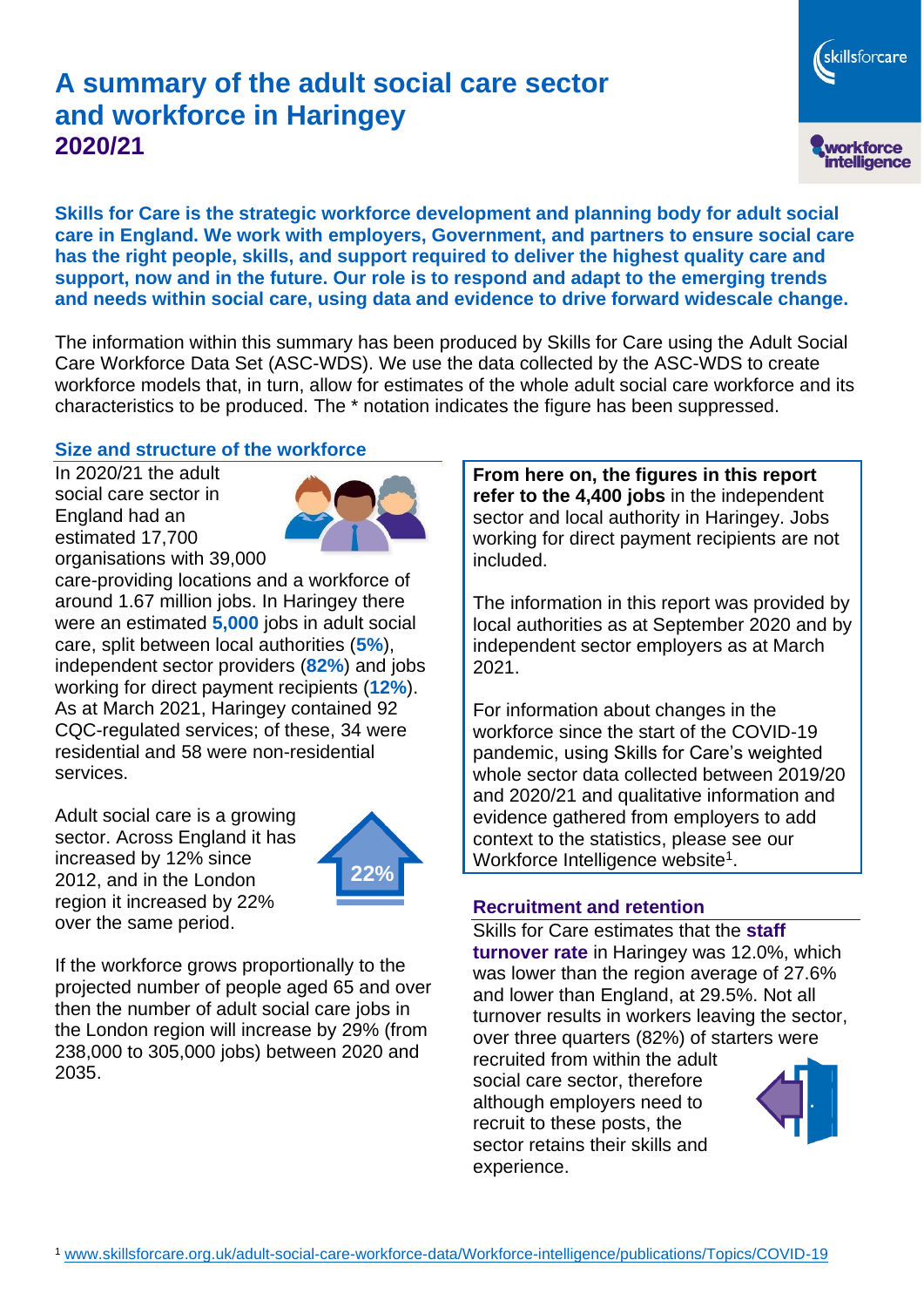Adult social care has an experienced 'core' of workers. Workers in Haringey had on average **8.6 years of experience in the sector** and 91% of the workforce had been working in the sector for at least three years.

Using both workforce intelligence evidence and our links with employers and stakeholders across England, we know that recruitment and retention is one of the largest issues faced by employers. We have many resources and tools available to help, for example the 'Values-based recruitment and retention toolkit'<sup>2</sup> and 'Seeing potential: widen your talent pool'. <sup>3</sup> For more information please visit: [www.skillsforcare.org.uk/recruitment-retention](http://www.skillsforcare.org.uk/recruitment-retention)

### **Employment information**

We estimate Haringey had **4,400** adult social care jobs employed in the local authority and independent sectors. These included 350 managerial roles, 100 regulated professionals, 3,600 direct care (including 3,100 care workers), and 375 othernon-care proving roles.

The average number of **sickness days** taken in the last year in Haringey was 11.5, (8.5 in London and 9.5 across England). With an estimated directly employed workforce of 3,600, this would mean employers in Haringey lost approximately **41,000 days to sickness in 2020/21**. In England levels of staff sickness have nearly doubled over the course of the pandemic between 2019/20 and 2020/21, in total around 6 million extra days were lost to sickness than in the year before.

Almost a third (29%) of the workforce in Haringey were on zero-hours contracts. Over two thirds (69%) of the workforce usually worked full-time hours and 31% were parttime.

# **Chart 1. Proportion of workers on zero hours contracts by area**

| England  | 25% |                 |  |
|----------|-----|-----------------|--|
| London   |     | 42%             |  |
| Haringey |     | $^{\prime}$ 29% |  |

# **Workforce demographics**

The majority (84%) of the workforce in Haringey were female, and the average age was 45.7 years old. Workers aged



24 and under made up 6% of the workforce and workers aged over 55 represented 30%. Given this age profile approximately 1,300 people will be reaching retirement age in the next 10 years.

Nationality varied by region, in England 83% of the workforce identified as British, while in the London region this was 63%. An estimated 66% of the workforce in Haringey identified as British, 10% identified as of an EU nationality and 24% a non-EU nationality, therefore there was a higher reliance on non-EU than EU workers.

# **Pay**



Table 1 shows the full-time equivalent annual or hourly pay rate of selected job roles in Haringey (area), London (region) and England. All figures

represent the independent sector as at March 2021, except social workers which represent the local authority sector as at September 2020. At the time of analysis, the National Living Wage was £8.72.

#### **Table 1. Average pay rate of selected job roles by area**

|                                 | <b>England</b> | <b>Region</b> | Area    |  |
|---------------------------------|----------------|---------------|---------|--|
| Full-time equivalent annual pay |                |               |         |  |
| Social Worker <sup>t</sup>      | £37,100        | £44,500       | £40,800 |  |
| Registered nurse                | £33,600        | £34,700       |         |  |
| Hourly pay                      |                |               |         |  |
| National Living<br>Wage         | £8.72          | £8.72         | £8.72   |  |
| Senior care worker              | £10.00         | £10.43        | £11.29  |  |
| Care worker                     | £9.29          | £9.70         | £9.58   |  |
| Support and<br>outreach         | £9.53          | £10.19        | £9.84   |  |

†Local authority social workers only.

Please note that pay varies by sector, with local authority pay generally being higher than independent sector pay.